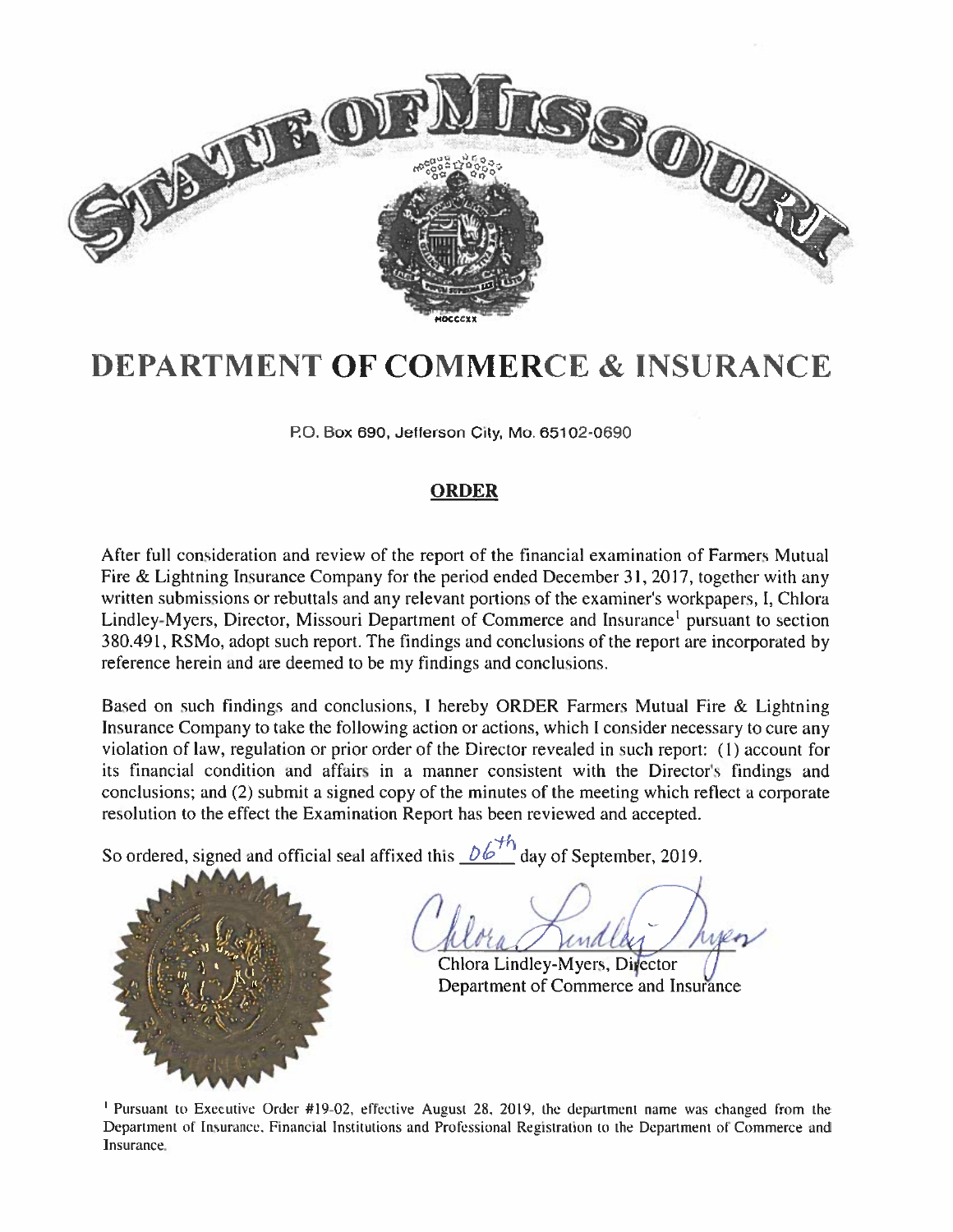### REPORT OF THE FINANCIAL EXAMINATION OF

 $\overline{\mathbb{C}}$ 

# FARMERS MUTUAL FIRE & LIGHTNING INSURANCE COMPANY

**AS OF** DECEMBER 31, 2017



## STATE OF MISSOURI

## DEPARTMENT OF INSURANCE, FINANCIAL INSTITUTIONS AND PROFESSIONAL REGISTRATION

JEFFERSON CITY, MISSOURI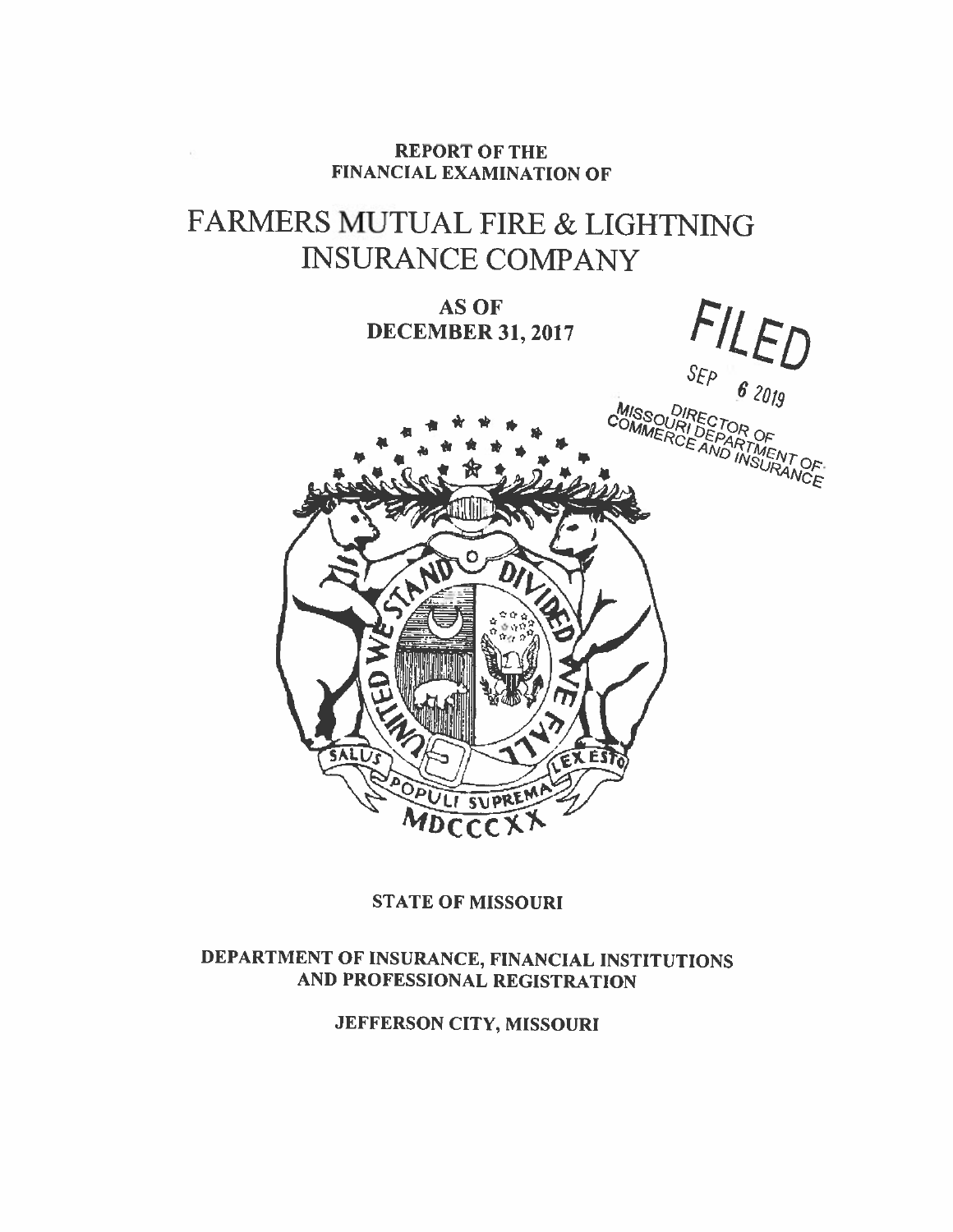# TABLE OF CONTENTS

ä,

| <b>Subject</b>                                   | Pas                     |
|--------------------------------------------------|-------------------------|
| <b>SCOPE OF EXAMINATION:</b>                     |                         |
| Period Covered                                   | $\mathbf{I}$            |
| Procedures                                       | $\mathbf{1}$            |
| HISTORY:                                         |                         |
| General                                          | 2                       |
| Management                                       | $\frac{2}{3}$           |
| <b>Conflict of Interest</b>                      |                         |
| Corporate Records                                | $\overline{\mathbf{4}}$ |
| FIDELITY BOND AND OTHER INSURANCE                | $\overline{\mathbf{4}}$ |
| <b>EMPLOYEE BENEFITS</b>                         | 4                       |
| <b>INSURANCE PRODUCTS AND RELATED PRACTICES:</b> |                         |
| Territory and Plan of Operation                  | 4                       |
| Policy Forms & Underwriting                      | 5                       |
| GROWTH AND LOSS EXPERIENCE OF THE COMPANY        | 5                       |
| <b>REINSURANCE:</b>                              |                         |
| General                                          | 5                       |
| Assumed                                          | 5                       |
| Ceded                                            | 6                       |
| <b>ACCOUNTS AND RECORDS</b>                      | 6                       |
| FINANCIAL STATEMENTS:                            |                         |
| Analysis of Assets                               | 7                       |
| Liabilities, Surplus and Other Funds             | $\overline{7}$          |
| Statement of Income                              | 8                       |
| <b>Reconciliation of Surplus</b>                 | 8                       |
| NOTES TO THE FINANCIAL STATEMENTS                | 9                       |
| <b>EXAMINATION CHANGES</b>                       | 9                       |
| <b>SUMMARY OF RECOMMENDATIONS</b>                | 9                       |
| <b>SUBSEQUENT EVENTS</b>                         | 9                       |
| <b>ACKNOWLEDGMENT</b>                            | 10                      |
| <b>VERIFICATION</b>                              | 10                      |
| <b>SUPERVISION</b>                               | 11                      |

ge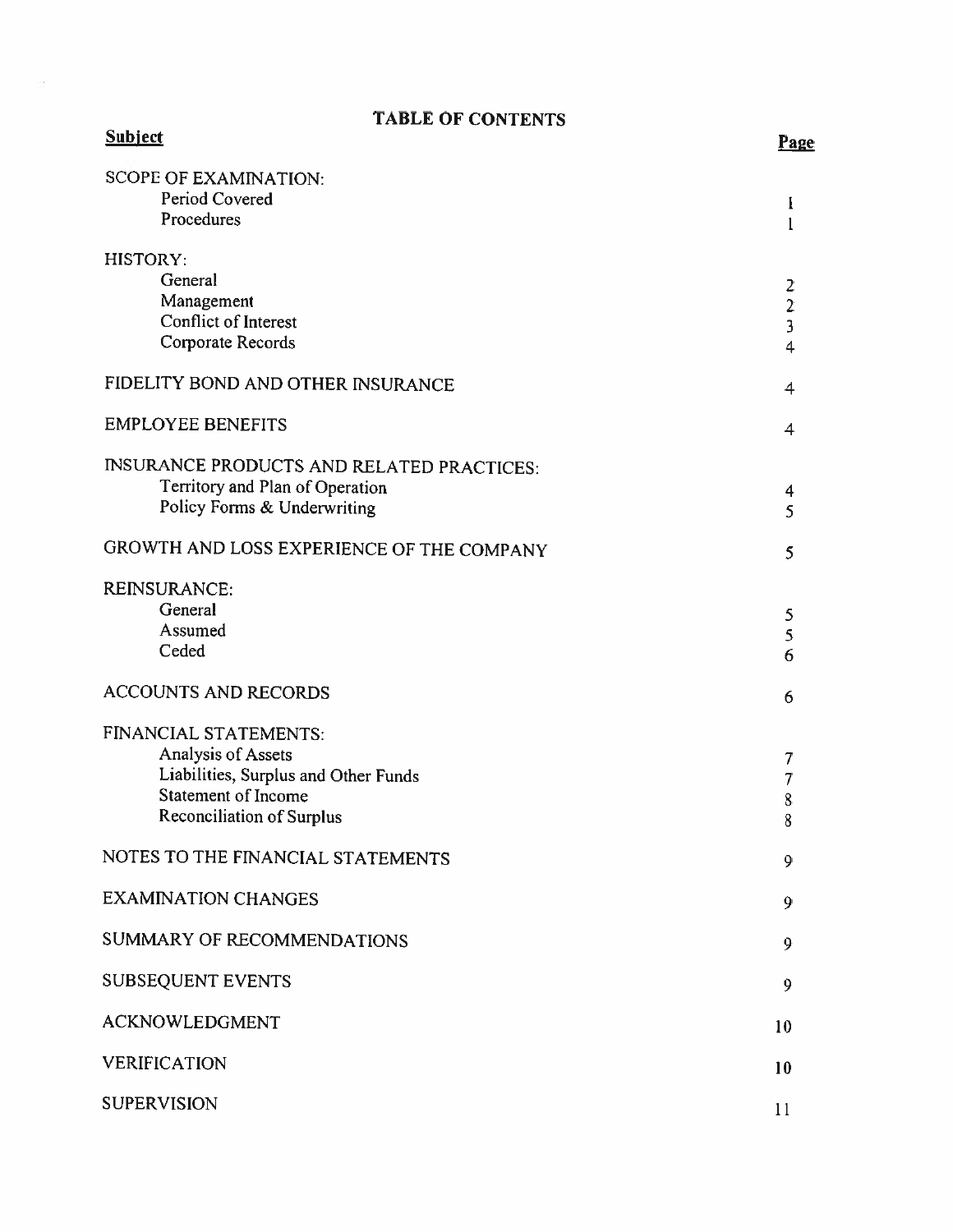May 14, 2019 Mound City, Missouri

Honorable Chiora Lindiey-Myers, Director Missouri Department of Insurance. Financial Institutions and Professional Registration 301 West High Street, Room 530 Jefferson City, Missouri 65101

Director Lindley-Myers:

In accordance with your examination warrant, a full-scope examination has been made of the records. affairs and financial condition of

### FARMERS MUTUAL FIRE & LIGHTNING INSURANCE COMPANY

hereinafter referred to as such, or as the Company. The Company's administrative office is located at <sup>1411</sup> State Street (P.O. Box 206), Mound City, Missouri 64470, telephone number (660) 442- 5445. This examination began on April 17, 2019. was concluded on thc above date, and is respectfully submitted.

### SCOPE OF EXAMINATION

### Period Covered

The prior full-scope examination of the Company was made as of December 31, 2011, and was conducted by examiners from the Missouri Department of Insurance, Financial Institutions and Professional Registration (DIFP). The current full-scope examination covers the period from January 1, 2012, through December 31, 2017, and was conducted by examiners from the DIFP.

This examination also included material transactions and/or events occurring subsequent to the examination date, which are noted in this report.

### **Procedures**

This examination was conducted using the guidelines set forth in the Financial Examiners Handbook of the National Association of Insurance Commissioners (NAIC). except where practices. procedures and applicable regulations of the DIFP and statutes of the State of Missouri prevailed.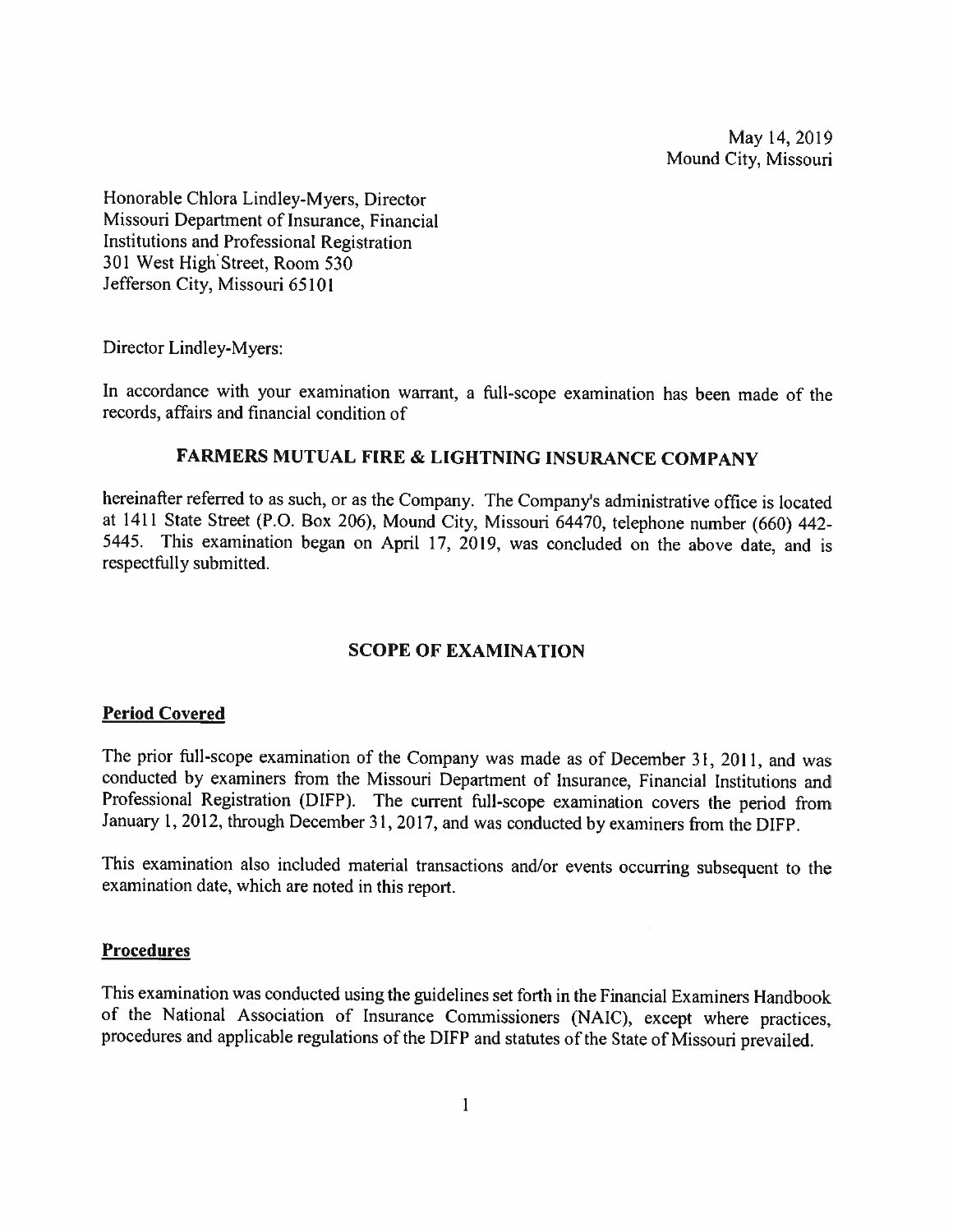### **HISTORY**

#### **General**

The Company was originally established in <sup>1891</sup> and was incorporated on September 8, 1896, as Farmers Mutual Fire and Lightning Insurance Company of Bolt County, Missouri. In 1979, the Company changed its name to Farmers Mutual Fire and Lightning Insurance Company.

The Company has <sup>a</sup> Certificate of Authority dated August 28. 2001. and is covered by Sections 380.20 <sup>I</sup> through 380.611 RSMo. (Extended Missouri Mutual Insurance Companies). The Company's Certificate of Authority is renewed annually.

#### **Management**

In accordance with the Articles of Incorporation, the annual meeting of the Company's members is held on the first Tuesday after the first Monday in March at the home office of the Company or at such <sup>p</sup>lace designated by the Board of Directors. Special meetings of the members may he called by the Board of Directors at any time and shall be called upon petition of one-fourth of the members. Ten members shall constitute a quorum at any membership meeting. Proxy voting is not permitted.

The management of the Company is vested in the Board of Directors, who are elected from the general membership. The Board of Directors consists of seven members, serving staggered, three year terms. All directors must be policyholders of the Company. The Board of Directors mects approximately four times per year, and directors are compensated \$115 per each meeting attended.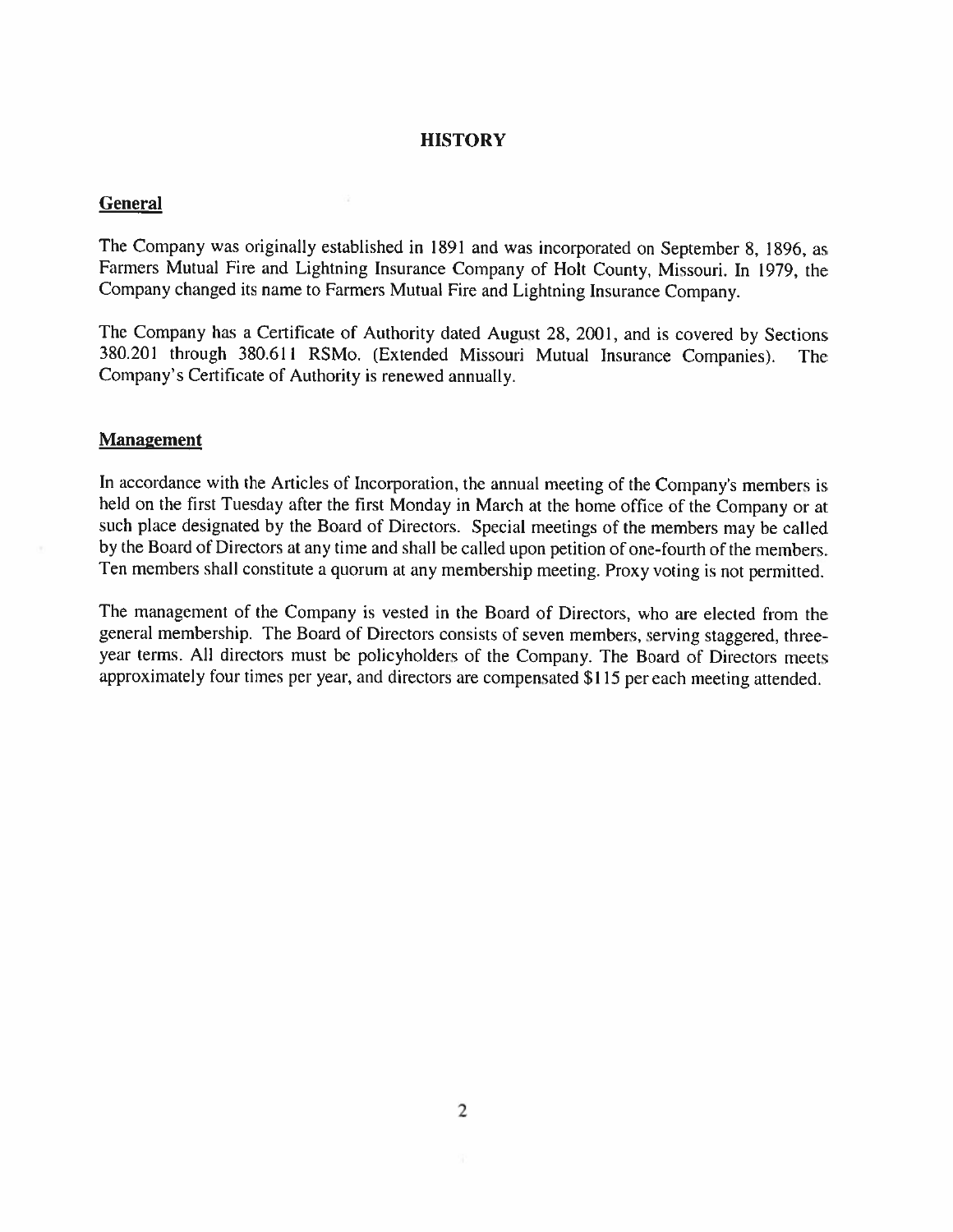Members serving on the Board of Directors as of December 31, 2017, were as follows:

| Name and Address<br>Thomas Hare<br>Savannah, Missouri | Occupation<br>Water District Employee | <b>Term Expires</b><br>2020 |
|-------------------------------------------------------|---------------------------------------|-----------------------------|
| Garold Kurtz<br>Mound City, Missouri                  | <b>Business Owner</b>                 | 2020                        |
| James Loucks<br>Mound City, Missouri                  | Farmer                                | 2018                        |
| Phillip Morris<br>Oregon, Missouri                    | Farmer                                | 2020                        |
| Kelton Noland<br>Oregon, Missouri                     | Farmer                                | 2020                        |
| Kirby Rosier<br>Mound City, Missouri                  | Farmer                                | 2019                        |
| Hugh Wallace<br>Mound City, Missouri                  | Farmer                                | 2019                        |

The Board of Directors appoints for a term of one year, the officers of the Company. The officers of the Company serving at December 31, 2017, were as follows:

| Phillip Morris | President      |
|----------------|----------------|
| Hugh Wallace   | Vice-President |
| Jayson Johnson | Secretary      |
| Jeremy Johnson | Treasurer      |

### Conflict of Interest

The Company completes annual conflict of interest statements for the disclosure of material conflicts of interest or affiliations by its directors and officers. The Company has its directors and officers sign conflict of interest statements on an annual basis. <sup>A</sup> review of the completed statements noted no material conflicts disclosed.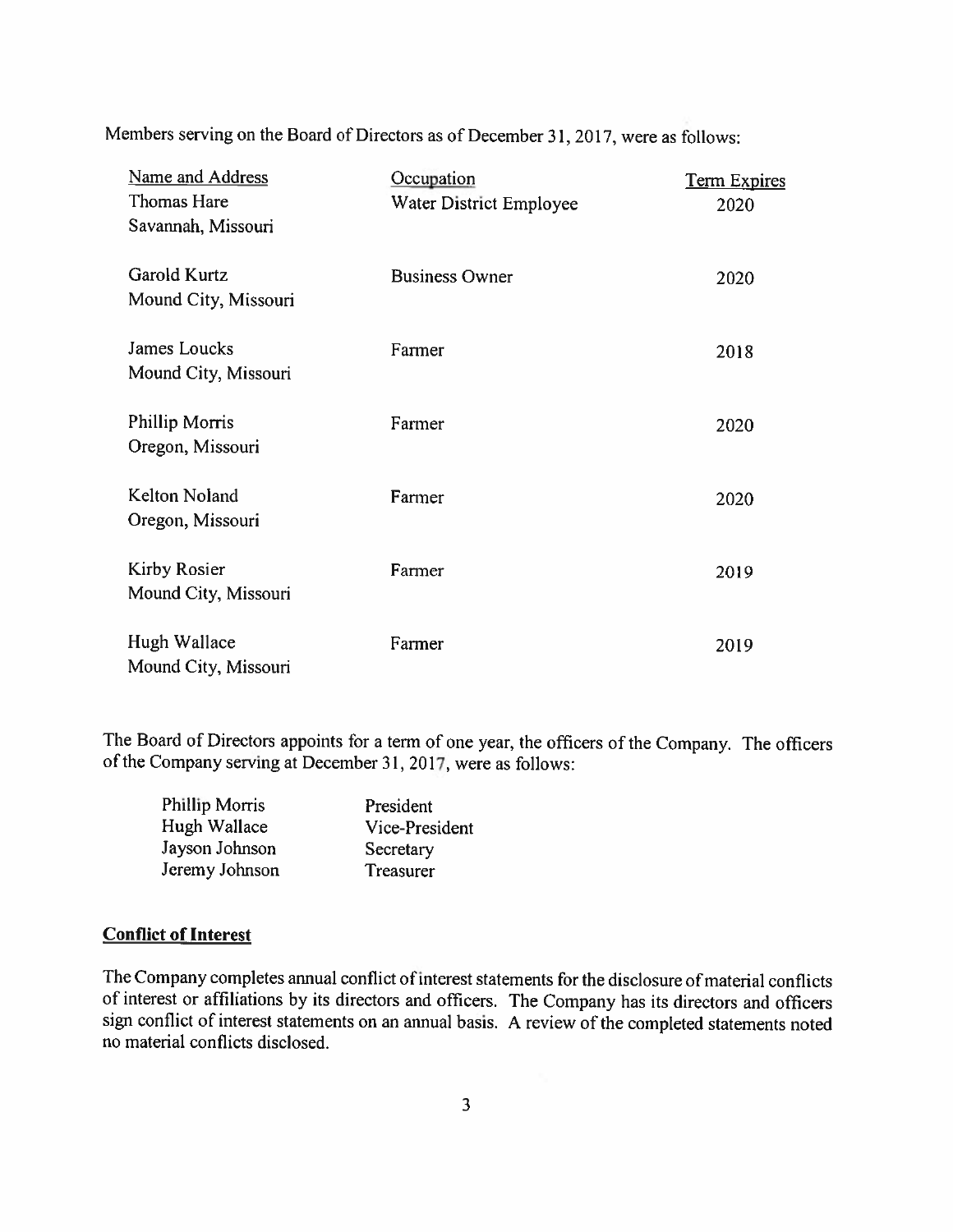### Corporate Records

<sup>A</sup> review was made of the Articles of Incorporation (Articles) and the Bylaws of the Company. Neither the Articles nor the Bylaws were amended during the examination period. The minutes of the membership and the Board of Directors' meetings were reviewed for the period under examination. The minutes and records of the Company appear to properly reflect corporate transactions and events.

### FIDELITY BOND AND OTHER INSURANCE

The Company is a named insured on a fidelity bond providing a limit of liability of \$100,000. The fidelity bond coverage of the Company meets the minimum amount suggested in the guidelines promulgated by the NA[C, which is between \$50,000 and \$75,000 in coverage.

The Company carries liability coverage for its directors and officers. The Company requires agents to purchase their own errors and omissions coverage and provide evidence of such coverage to the Company.

The Company carries property insurance on its home office and contents, as well as business liability insurance.

### EMPLOYEE BENEFITS

The Company has three part-time employees. The General Manager/Treasurer receives a monthly salary along with dental, health and life insurance and paid time off. The President receives <sup>a</sup> monthly stipend only, and the Secretary's only compensation is Company-paid dental and health insurance.

### INSURANCE PRODUCTS AND RELATED PRACTICES

### Territory and Plan of Operation

The Company is licensed by the Missouri Department of Insurance as an Extended Missouri Mutual Company operating under Sections 380.201 through 380.611 RSMo. (Extended Missouri Mutual Companies). The Company is authorized to write fire, wind, and liability insurance in all counties in the State of Missouri. The Company writes fire, wind, and liability coverages. The Companys policies are sold by two licensed agents, who receive <sup>a</sup> 15% commission. Agents are eligible for <sup>a</sup> contingent commission if certain loss ratio requirements are met.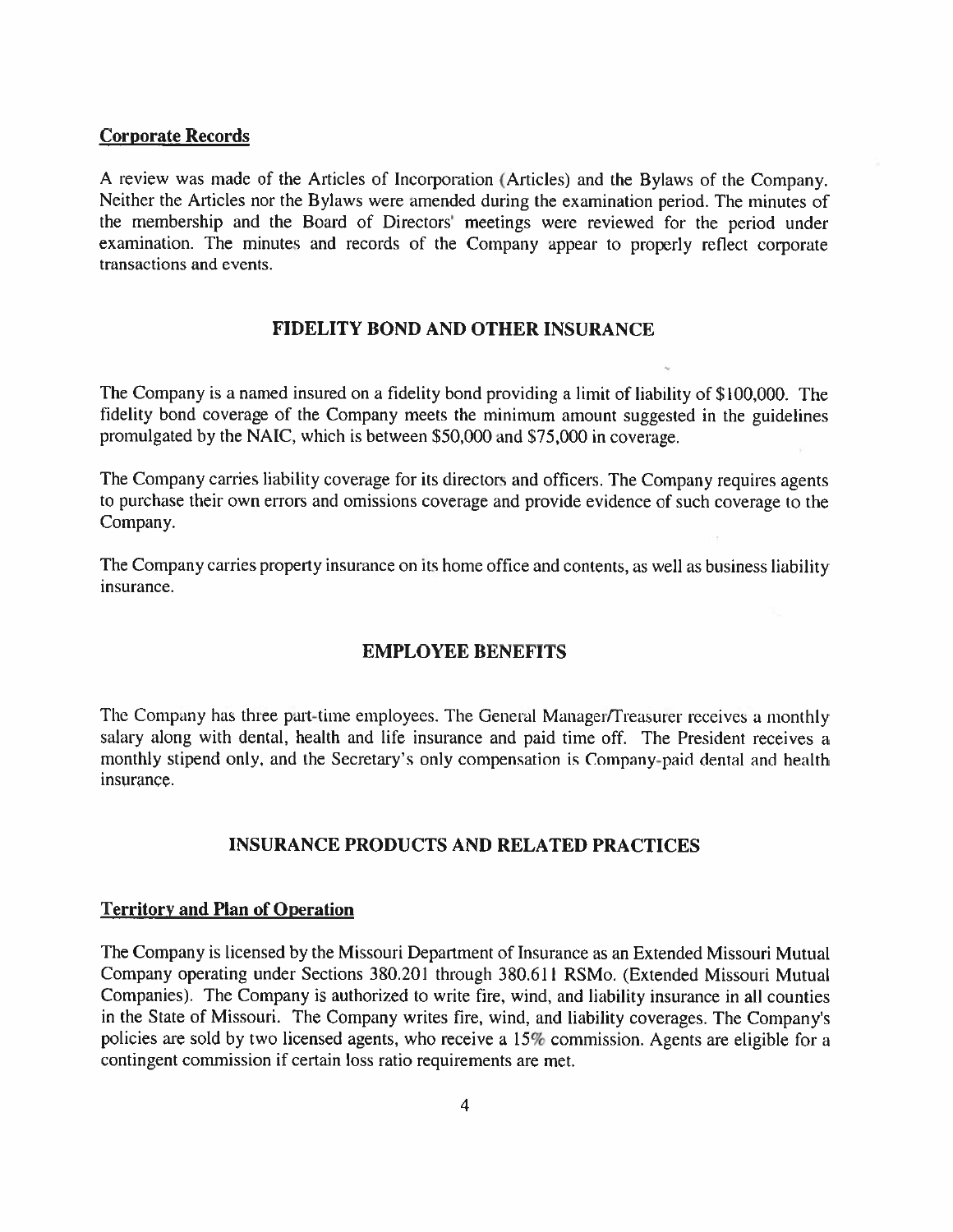### Policy Forms and Underwriting Practices

The Company uses American Association of Insurance Services (AAIS) policy forms. The policies are written on <sup>a</sup> continuous period and renewed annually, with rates determined by the Board of Directors. Renewal billings are mailed directly to the insured. Properties are inspected every three years. and inspections are performed by the Company's Manager. Loss adjusting is performed by independent adjusters under the supervision of the Company's Manager.

# Admitted Gross Gross Investment Under writing Net Year Assets Liabilities Assessments Losses Income Income Income 2017 82.943.099 828.158 8725.321 8364.745 834.593 860.397 888.218 <sup>2016</sup> 2.842.307 15.584 743,057 378.290 45.079 (67.628) (29.311) 2015 2,886,508 30.158 706,776 151.508 36177 64.041 95,855 2014 2,794,319 33,824 676.296 227,533 31,681 15,911 41,772 2013 2,762,239 43,516 669,408 605,493 34,604 139,307 169,874 2012 2,574,181 25,332 587,311 133,296 15,804 60,004 71,827

# GROWTH AND LOSS EXPERIENCE OF THE COMPANY

At year-end 2017, 610 policies were in force.

### REINSURANCE

### General

The Company's reinsurance premium activity on a direct-written, assumed and ceded basis for the period under examination is shown below:

|         | 2012       | 2013       | 2014       | 2015       | 2016       | 2017       |
|---------|------------|------------|------------|------------|------------|------------|
| Direct  | \$587.311  | \$669,408  | \$676,296  | \$706,776  | \$743.057  | \$725.321  |
| Assumed |            |            |            |            |            |            |
| Ceded   | (166, 137) | (144, 945) | (171, 697) | (201, 323) | (162, 551) | (193, 506) |
| Net     | \$421,174  | \$524,463  | \$504,599  | \$505,453  | \$580,506  | \$531,815  |

### Assumed

The Company does not reinsure other companies.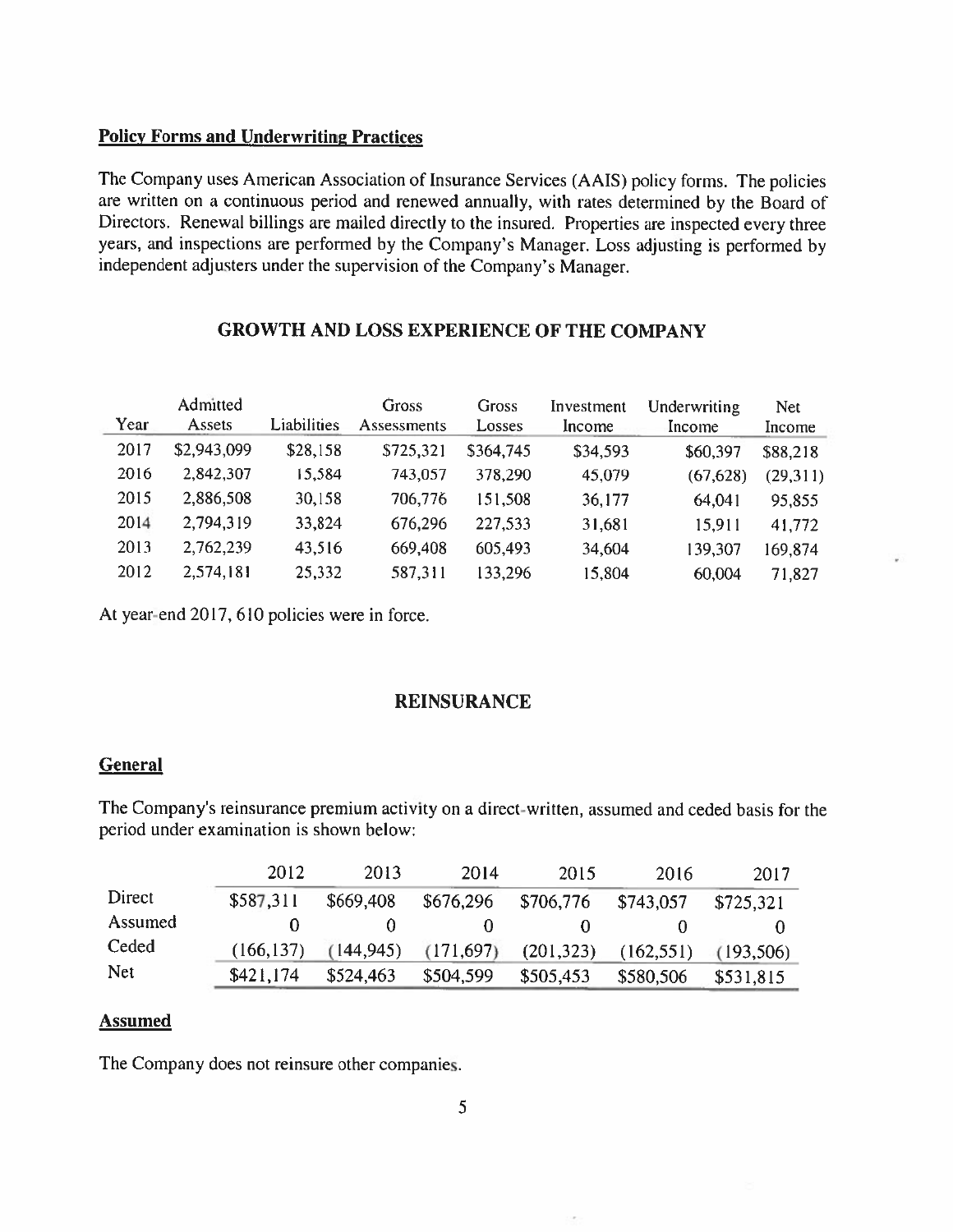#### Ceded

The Company's property reinsurance program is <sup>p</sup>laced by broker Guy Carpenter & Company, LLC with various reinsurers (the reinsurer) under property per risk excess of loss and unlimited aggregate excess of loss contracts. The lead reinsurer under the program is Swiss Reinsurance America Corporation, with 20% share in the interest and liabilities of the contracts.

Under the property per risk excess of loss reinsurance contract, the Company retains \$40,000 per risk, and the reinsurer's limit is 5500,000 each loss, each risk and \$1,000,000 per occurrence.

Under the aggregate excess of loss agreement, the Company's annual aggregate net retention, or attachment point, is equal to 75% of the Company's gross net earned premium income. The reinsurer is liable for 100% of losses in excess of this retention.

The Company has <sup>a</sup> liability quota share contract with Cameron Mutual Insurance Company for liability risks. The Company cedes 100% of the liability risks and premiums to Cameron Mutual Insurance Company and receives <sup>a</sup> 22% ceding commission.

The Company is contingently liable for all reinsurance losses ceded to others. This contingent liability would become an actual liability in the event that any assuming reinsurer should fail to perform its obligations under its reinsurance agreement with the Company.

### ACCOUNTS AND RECORDS

The accounting records are maintained by the Company on an accrual basis. The CPA firm Harden, Cummins, Moss & Miller, LLC prepares the Company's annual statement and federal tax filings.

### FINANCIAL STATEMENTS

The following financial statements, with supporting exhibits, present the financial condition of the Company for the period ending December 31, 2017, and the results of operations for the year then ended. Any examination adjustments to the amounts reported in the Annual Statement and/or comments regarding such are made in the "Notes to the Financial Statements," which follow the Financial Statements. (The failure of any column of numbers to add to its respective total is due to rounding or truncation.)

There may have been differences found in the course of this examination, which are not shown in the "Notes to the Financial Statements." These differences were determined to be immaterial, concerning their effect on the financial statements. Therefore, they were communicated to the Company and noted in the workpapers for each individual ammal statement item.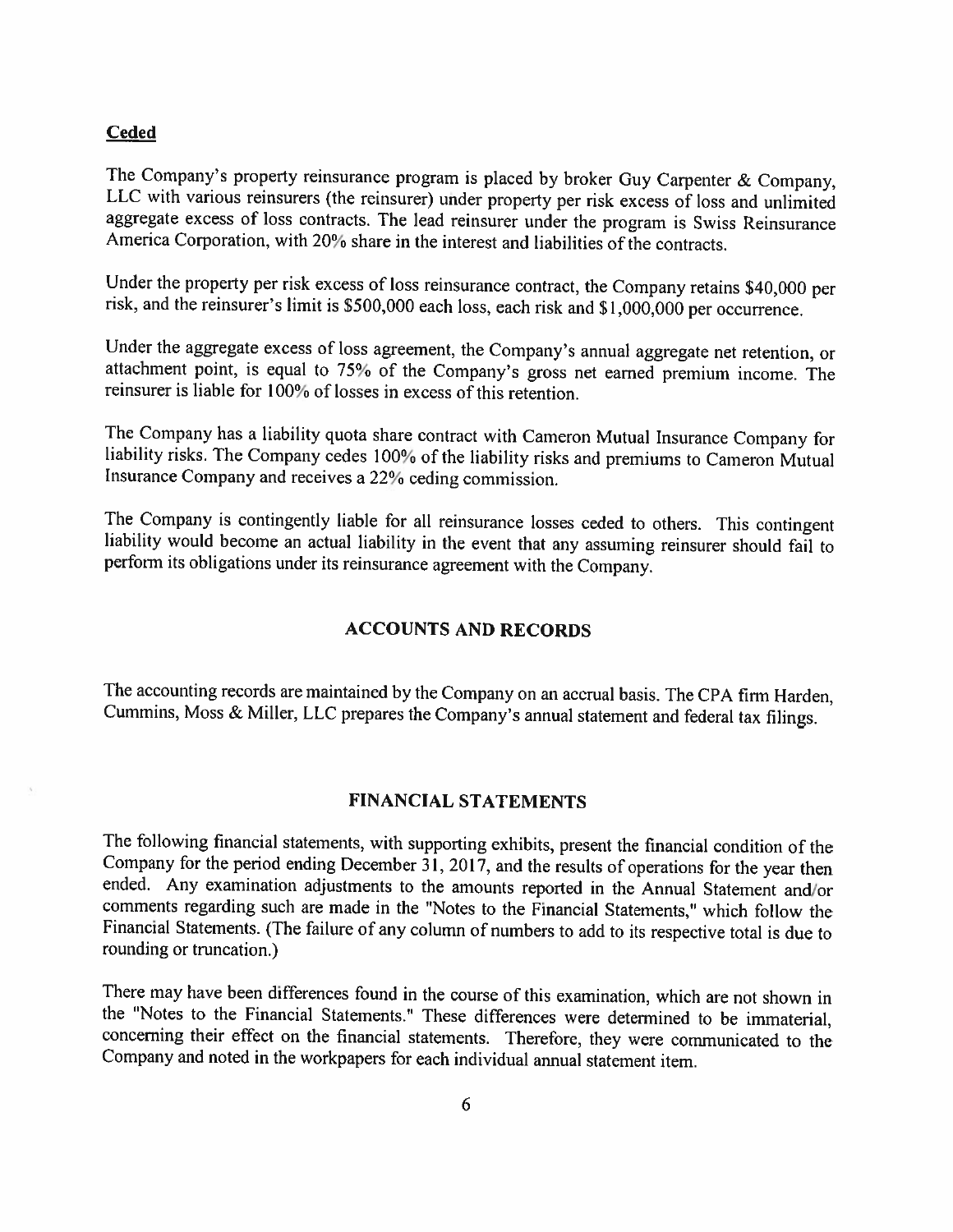# ASSETS December 31, 2017

| <b>Bonds</b>                                                            | \$          | 550,508   |
|-------------------------------------------------------------------------|-------------|-----------|
| <b>Real Estate</b>                                                      |             | 388,141   |
| Cash on Deposit                                                         |             | 1,845,981 |
| <b>Assessment Balances Uncollected</b>                                  |             | 8,705     |
| Reinsurance Recoverable on Paid Losses                                  |             | 143,228   |
| <b>Interest Due and Accrued</b>                                         |             | 6,536     |
| <b>Total Assets</b>                                                     | \$2,943,099 |           |
| <b>LIABILITIES, SURPLUS AND OTHER FUNDS</b><br><b>December 31, 2017</b> |             |           |
| Net Losses Unpaid                                                       | \$          | 3,000     |
| Ceded Reinsurance Premium Payable                                       |             | 15,298    |
| Payroll Tax                                                             |             | 1,145     |
| <b>Accounts Payable to Agents</b>                                       |             | 8,715     |
| <b>Total Liabilities</b>                                                | \$          | 28,158    |
| <b>Guaranty Fund</b>                                                    | \$          | 150,000   |
| Other Surplus                                                           | 2,764,941   |           |
| <b>Total Surplus</b>                                                    | \$2,914,941 |           |
| <b>Total Liabilities and Surplus</b>                                    | \$2,943,099 |           |

 $\mathcal{U}$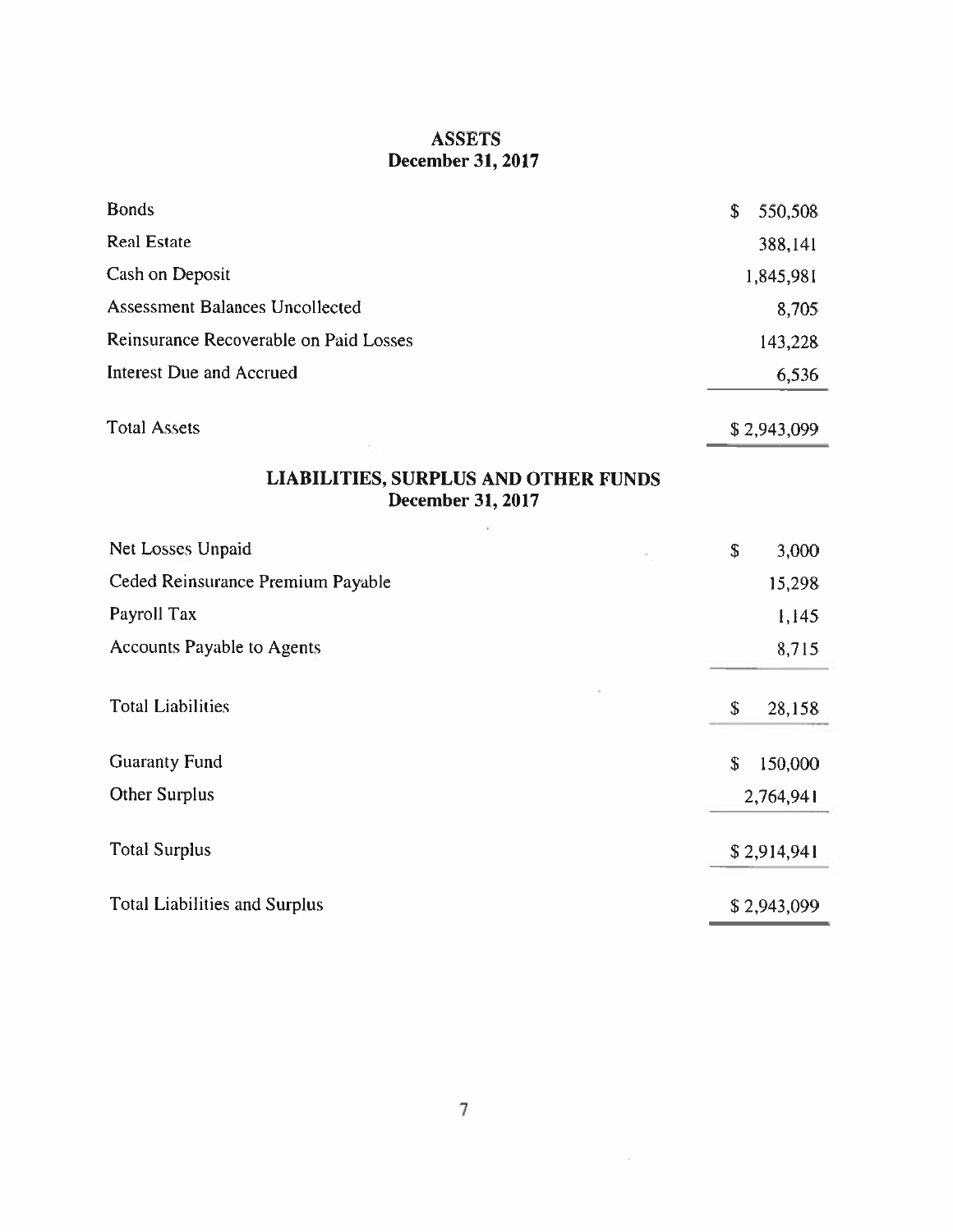# STATEMENT OF INCOME For the Year Ending December 31, 2017

| Net Premiums Earned                            | \$<br>531,815 |
|------------------------------------------------|---------------|
| Net Losses & Loss Adjustment Expenses Incurred | (184, 379)    |
| Other Underwriting Expenses Incurred           | (287,039)     |
| Net Underwriting Income (Loss)                 | \$<br>60,397  |
| Net Investment Income                          | 34,593        |
| Other Income                                   | 28            |
| Gross Profit (Loss)                            | \$<br>95,018  |
| Federal Income Tax                             | 6,800         |
| Net Income (Loss)                              | \$<br>88,218  |

### RECONCILIATION OF SURPLUS Changes from January 1,2012, to December 31, 2017 (000's omitted)

| Capital and Surplus, End of Year       | \$2,549 | \$2,719 | $$2,761$ $$2,857$          |      | \$2,827 | \$2,915 |
|----------------------------------------|---------|---------|----------------------------|------|---------|---------|
| Net Income (Loss)                      |         |         | 42                         | 96.  | [30)    | 88      |
| Capital and Surplus, Beginning of Year | \$2,477 |         | $$2,549$ $$2,719$ $$2,761$ |      | \$2.857 | \$2,827 |
|                                        | 2012    | 2013    | 2014                       | 2015 | 2016    | 2017    |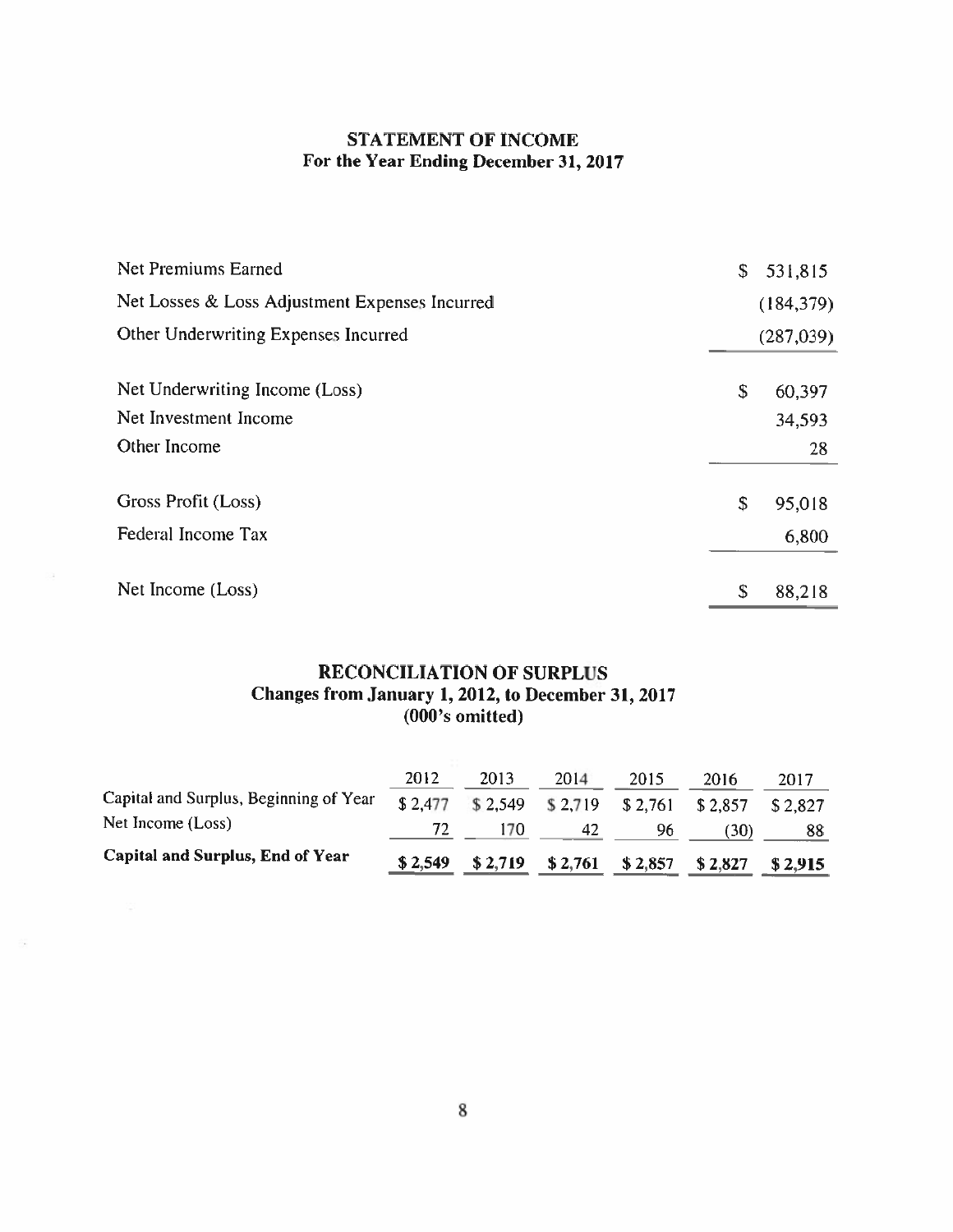# NOTES TO THE FINANCIAL STATEMENTS

None

# EXAMINATION CHANGES

None.

# SUMMARY OF RECOMMENDATIONS

None.

# SUBSEQUENT EVENTS

None.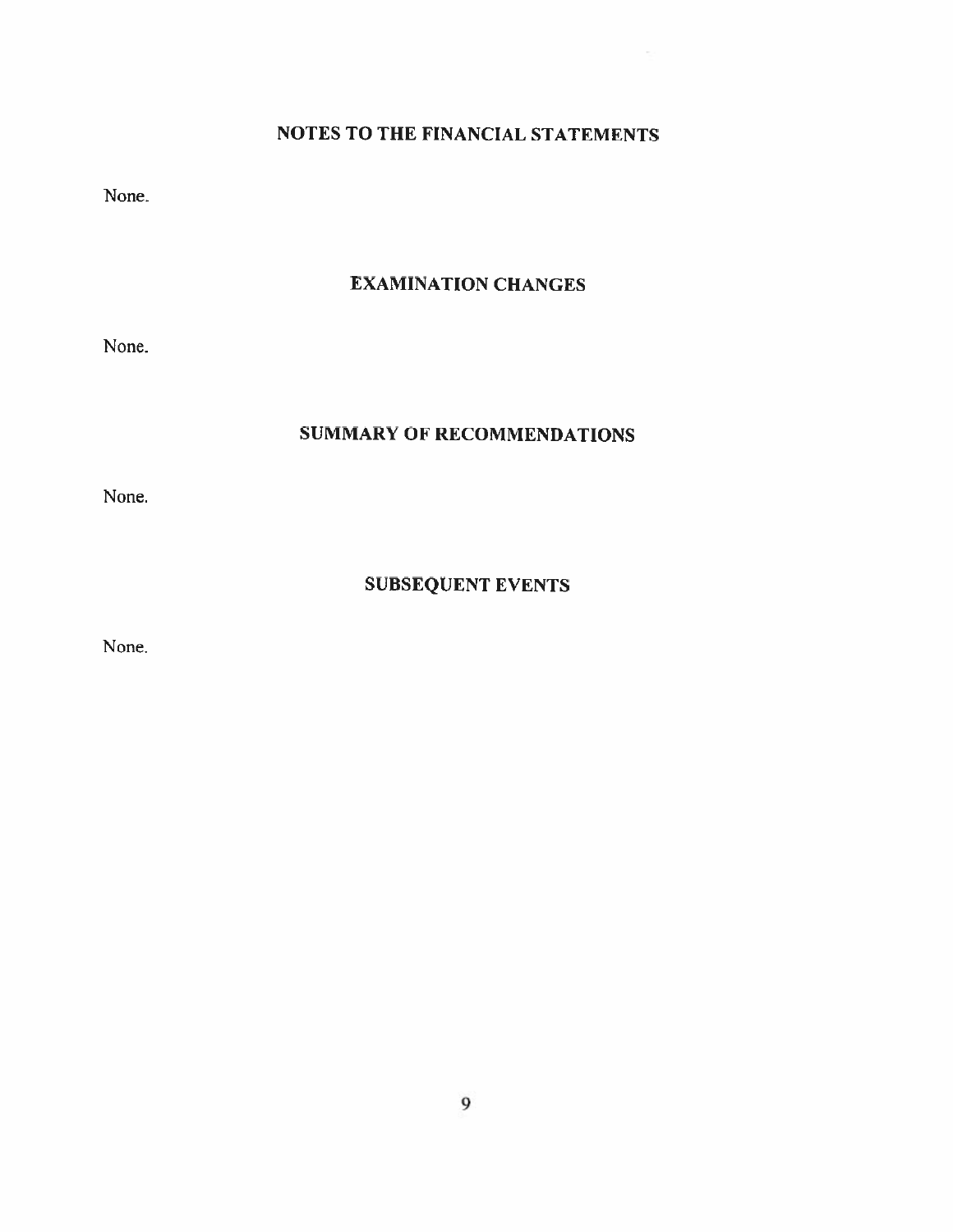### ACKNOWLEDGMENT

The assistance and cooperation extended by the employees of Famers Mutual Fire & Lightning Insurance Company during the course of this examination is hereby acknowledged and appreciated.

### VERIFICATION

| State of Missouri |  |
|-------------------|--|
|                   |  |
| County of Cole    |  |

I, Brian Hammann, on my oath swear that to the best of my knowledge and belief the above examination report is true and accurate and is comprised of only the facts appearing upon the books, records or other documents of the company. its agents or other persons examined or as ascertained from the testimony of its officers or agents or other persons examined concerning its affairs and such conclusions and recommendations as the examiners find reasonably warranted from the facts.

Brian Hammann, CPA Financial Examiner Missouri Department of Insurance, Financial Institutions and Professiona] Registration

Sworn to and subscribed before me this

My commission expires:

March 30,



**HAW EY LUEBBERT** My Commission Expires **Oesne County Commission #15634366** 

day of  $\frac{\partial u}{\partial u}$ <br> $\int_{\mathcal{A}} \frac{1}{\partial u} \int_{\mathcal{A}} \frac{1}{\partial u} \int_{\mathcal{A}}$ Notary Public